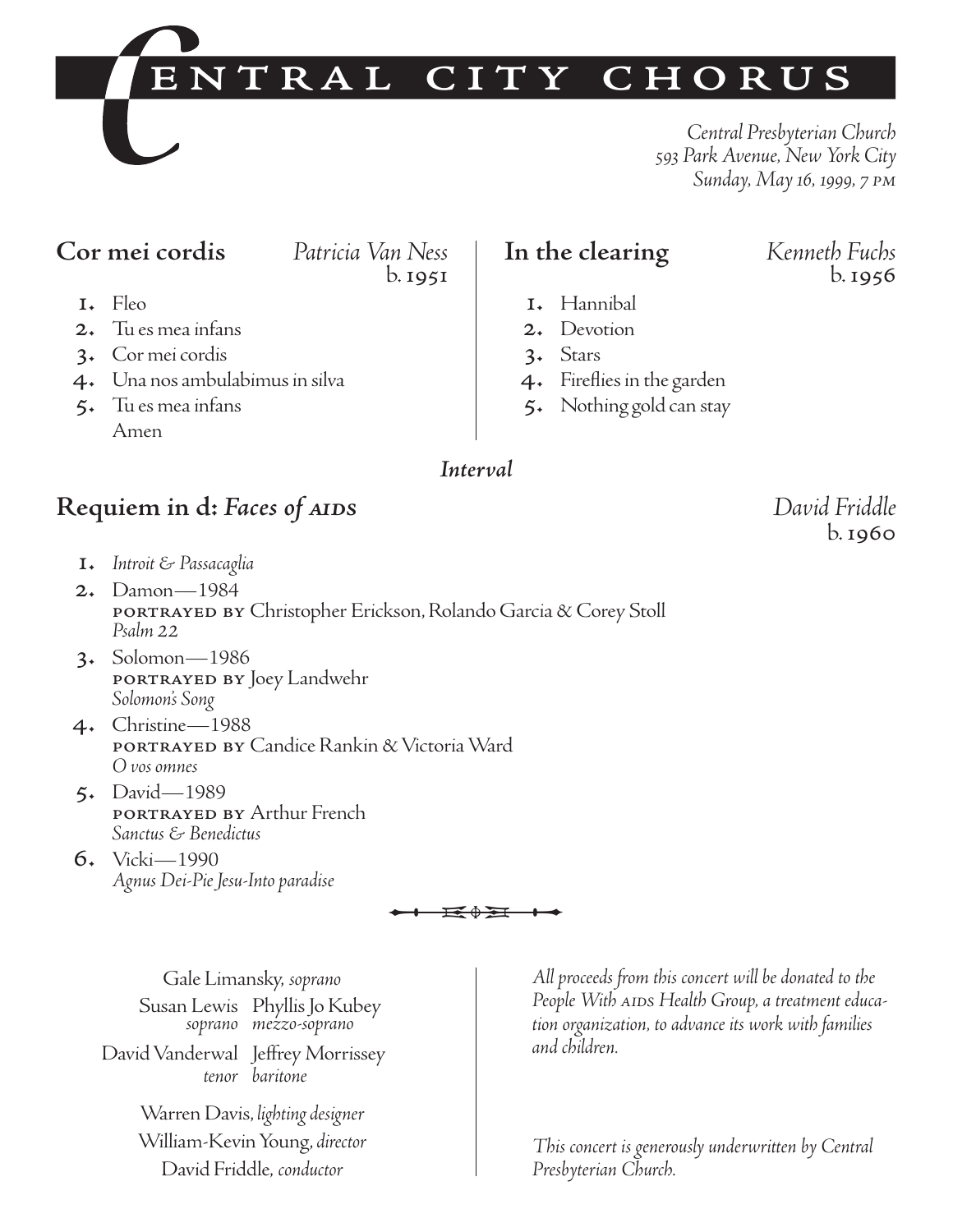# *Notes on the Program*

**C**<sup>or</sup> *mei cordis* was written in 1994 as a compositional exercise using chant as the basis for harmonic structure. For instance, a portion of the second movement chant is the harmonic basis for the fourth movement polyp using chant as the basis for harmonic structure. For  $\boldsymbol{J}$  instance, a portion of the second movement chant is the harchant-based methods of composing after hearing and analyzing a piece of music, *Libera nos, salva nos*, by John Sheppard (1515-1559). This work, written for seven voices, uses augmented chant in the bass and is to my ears an exquisite example of chant-based polyphony.

The text of *Cor mei cordis* was written as part of my ongoing exploration into my concepts of the nature of God. In particular, the text is meant to affirm that illness, pain and suffering do not come from God and are in fact lamented by God, and that, regardless of the good or evil that befalls us, we are beloved.

*—Patricia Van Ness*

Robert Frost's evocative and gentle poems provide the per-<br>fect sensibility for musical setting. The selection of poems<br>through the seasons, fall to spring. On another level, they are about fect sensibility for musical setting. The selection of poems for *In the clearing*are, on one level, about nature and a walk through the seasons, fall to spring. On another level, they are about the impermanence of the world around us and, perhaps, the uncertainty we often feel in our relationships to other people and the things we cherish. *In the clearing* was premiered by Coro Allegro of Boston in May 1995.

*—Kenneth Fuchs*

Unity of the 1980s I saw a number of my classmates, profes-<br>sional colleagues and friends felled by the modern<br>scourge called AIDS. Not until the early 1990s were any<br>compostions created to honor and mourn those who had pe sional colleagues and friends felled by the modern scourge called AIDS. Not until the early 1990s were any from this disease. The genesis of my own memorial, Requiem in d: *Faces of aids*, came in 1991. Oddly, the monologues came before the music; indeed, these poetically inspired texts influenced the selection of texts and the overall structure of the work until its completion.

The characters represent various facets of the HIV community: Damon is a composite of any number of gay men in the mid-1980s who endured circumstances equally tragic during the Reagan administration; Solomon, as a married straight man pines for the lost love of his life just as many husbands and wives pine in later years of this epidemic; Christine speaks for two classes of women: the affluent and beautiful who are nothing more than sexual objects to men, and the downtrodden, riddled with addiction and at the mercy of indifferent strangers for mere survival. The traditional Old Testament story of King David and his son Absalom recasts Michelangelo's famous *Pietá*—the Virgin Mary holding her dead son—into a *Pietó*, the father holding his lifeless child, lamenting the words he wished he had spoken while the boy lived. Finally, Vicki is redolent of the myriad children brought into the world infected with hiv and the particular tragedy we survivors experience at their demise.

Musically speaking, the structure of the individual movements varies considerably, as do the styles. I purposely chose to write strictly for unaccompanied choir as a kind of test; these self-imposed limits also helped me manage this large project, which took more than three years to complete.

The *Introit* is redolent of plainsong, alternating between a chant melody sung by the men and a type of musical treatment common in 15th-century France called *fauxbourdon*. In modern terms it generally denotes harmonic progressions based on parallel sixth chords, although I have taken great liberty with this definition. The two styles merge at the movement's end and lead into the Kyrie, which is designated *Passacaglia*.

Because the Kyrie eleison is a repeated prayer, mantra-like, I chose to set the prayer for mercy to a form that inherently repeats. The Spanish term *Passacaglia* literally means "alley walking" and derives from 17th-century Spain. Strolling minstrels would walk the alleyways with their guitars and improvise variations to a repeated bass figure, known in later music as a "ground." Hence, the melodic figure for the Kyrie is sung and resung by the voices, while the lower men's parts sing a kind of drone/rhythmic pulse. The soprano solo in the Christe, set atop a similar drone, is indicated to be sung in the "style of a Gypsy;" that is, freely and with great musical abandon. I also introduce a kind of *sprechstimme*, speaking words in a loud whisper-like tone for percussive effect. The movement closes with an integration of figures from the soprano solo with the recapitulated Kyrie.

Following the Anglican tradition, the Psalm is set to a newly composed chant. I chose this compositional method to accentuate the natural rhythms of the Psalm. *Solomon's Song* is a study in contrapuntal writing—whereby the voices imitate one another, varying the intervals somewhat to allow the piece to move and grow. The middle section, "I must arise now…" is more fugal in nature; having seven beats per measure allows the text's own rhythmic dominance. There is a brief reprise of the opening section with a surprise ending, designed to leave this poignant text with an equally poignant musical conclusion.

The *Sanctus* and *Benedictus* are built harmonically on an augmented triad, which provides both the tonal foundation for the movements and the basis for the fugal "Pleni sunt cæli." I set the *Benedictus* for a solo quartet and once again used the *sprechstimme* in the final "Hosanna." I chose to combine the *Agnus Dei, Pie Jesu* and *Into Paradise* so that I could bring together all of the separate choral ensembles used previously in the work's final movement: chorus, quartet and soloist. The alternation of the *Agnus Dei* and *Pie Jesu* seemed perfectly natural, and led easily into the *Into Paradise*, which given the nature of Vicki's monologue, is set as a simple lullaby. Because I was fascinated with how both the word "Requiem" and "Jerusalem" end with the same sound, the work ends as it began, with the chant-like Requiem melody.

*—David Friddle*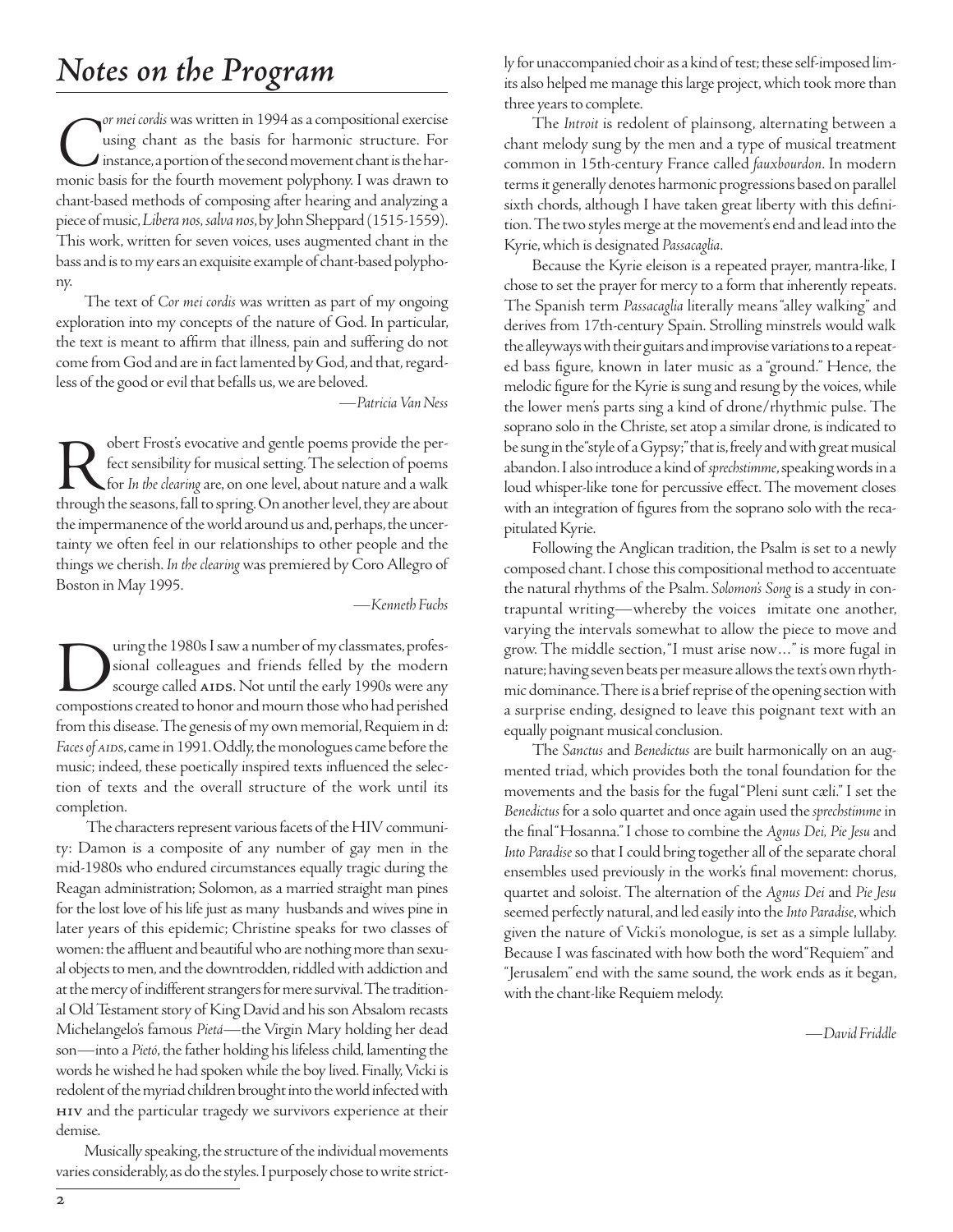#### **COR MEI CORDIS**

#### **Fleo**

Fleo, mei lacrimant oculi; Lacrimæ cadentes deorsum Et ab oculis meis profundunt. Sursum verto vultum meum ad plumbei cæli formam Ubi pluvia gracilis incidit Ad meas mille lacrimas.

#### **Tu es mea infans**

Tu es mea infans, Proles meus animæ, Cantus purissimi auri Volitans in crepusculo. Fleo te et dolorem tuum, Fleo formam vitæ tuæ, fleo vires tuas, Fleo timorem oculos implentem.

#### **Cor mei cordis**

Cor mei cordis, Tu habes cor animumque tuum. Sed si tu ad me venis Fovebo te curaboque te, Lavabo in aqua te rosacea Involvamque te in pannis suaviter redolentibus Atque ad labra tua mel adducam Et panem calidum ac lactem frigidulum levemque. Nam te cognovi Atque nomen tuum insparavi Mi carissimi Infans mei cordis.

#### **Una nos ambulabimus in silve**

Cantus purissimi auri. Una nos ambulabimus in silva Apud arbores cornos suspensas Ubi flores in vespertino volitant Aequæ luminosis gemmis. Silentium tuum auscultabo Atque verba cordis tui. Involvam te in meo pallio Lacrimasque tuas suscipiam Nam te cognovi Atque nomen tuum inspiravi.

#### **Tu ue mea infans**

Tu es mea infans es, Proles meus animæ. Cantus purissimi auri Volitans in crepusculo.

#### Amen.

Text by Patricia Van Ness

#### *HEART OF MY HEART*

#### *I weep*

*I weep, my eyes weep; Tears fall from my eyes And flow down. I turn my face upward to the beauty of the leaden sky Where fine rain falls Upon my thousand tears.*

#### *You are my child*

*You are my child, The creation of my soul, A song of purest gold Floating in the twilight. I weep for you and for your sorrow, For the beauty of your life, for your strength, For the fear that fills your eyes.*

#### *Heart of my heart*

*Heart of my heart, You have your own heart and soul. But if you come to me I will cosset you and care for you, I will bathe you in rosewater And wrap you in sweet-smelling clothes And bring honey to your lips And warm bread, and milk, smooth and cool. For I have known you And have breathed your name, My dearest one, The child of my heart.*

#### *We will walk together in the forest*

*A song of purest gold. We will walk together in the forest Among the suspended dogwood trees Where blossoms float in the dusk Like luminescent jewels. I will listen to your silence And to the words of your heart. I will wrap you in my cloak And catch your tears, For I have known you And have breathed your name.*

#### *You are my child*

*You are my child, The creation of my soul. A song of purest gold Floating in the twilight.*

#### *Amen.*

*Translated into Latin by Edward J. Vodoklys, S.J.*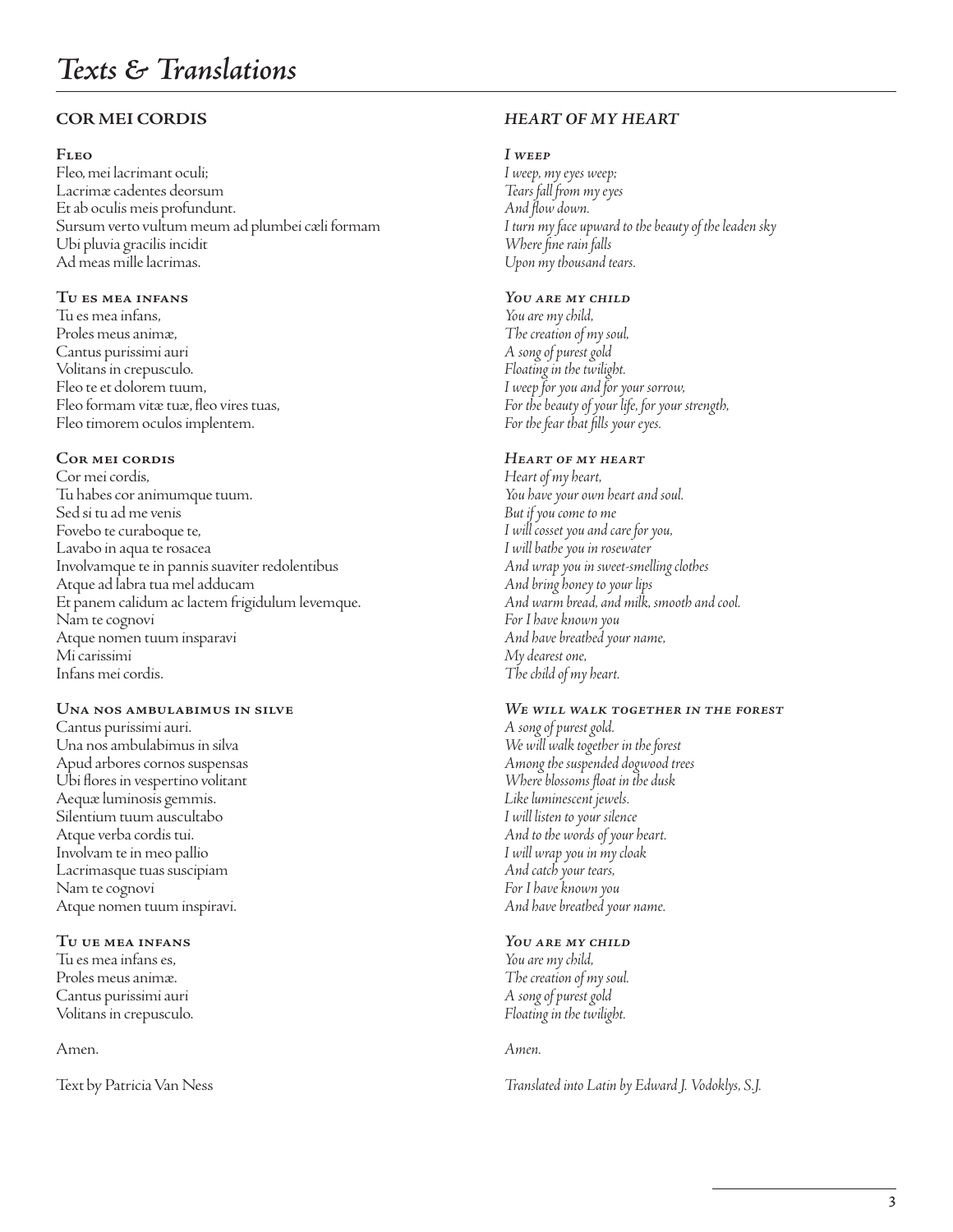#### **IN THE CLEARING**

#### **Hannibal**

Was there ever a cause too lost, Ever a cause that was lost too long, Or that showed with the lapse of time too vain For the generous tears of youth and song?

#### **Devotion**

The heart can think of no devotion Greater than being shore to the ocean— Holding the curve of one position, Counting an endless repetition.

#### **Stars**

How countlessly they congregate O'er our tumultuous snow, Which flows in shapes as tall as trees When wintry winds do blow— As if with keenness for our fate, Our faltering few steps on To white rest, and a place of rest Invisible at dawn— And yet with neither love nor hate, Those stars like some snow-white Minerva's snow-white marble eyes Without the gift of sight.

#### **REQUIEM IN d:** *Faces of aids*

#### **Introit** Requiem æternam, et lux perpetua luceateis.

#### **Passacaglia**

Kyrie eleison. Christe eleison. Kyrie eleison.

#### **Psalm 22**

- My God, my God, why have you forsaken me? and are so far from my cry and from the words of my distress?
- O my God, I cry in the daytime, but you do not answer; by night as well, but I find no rest.
- Yet you are the Holy One enthroned upon the praises of Israel.
- Our forefathers put their trust in you; they trusted, and you delivered them.
- But as for me, I am a worm and no man, scorned by all and despised by the people.
- All who see me laugh me to scorn; they curl their lips and wag their heads, saying,

#### **Solomon's Song**

On my bed, night after night I sought him whom my soul loves. I sought him but did not find him.

**O vos omnes** *(O my people)* O daughters of Jerusalem: Weep not for me but for yourselves.

#### **Fireflies in the garden**

Here come real stars to fill the upper skies, And here on earth come emulating flies That, though they never equal stars in size (And they were never really stars at heart), Achieve at times a very starlike start. Only, of course, they can't sustain the part.

#### **Nothing gold can stay**

Nature's first green is gold, Her hardest hue to hold. Her early leaf 's a flower; But only so an hour. Then leaf subsides to leaf. So Eden sank to grief, So dawn goes down to day. Nothing gold can stay.

*—Robert Frost*

#### *Introit*

*Grant eternal rest, and let perpetual light shine on them.*

#### *Passacaglia*

*Lord have mercy. Christ have mercy. Lord have mercy.*

- "He trusted in the Lord; let him deliver him; let him rescue him, if he delights in him."
- Yet you are he who took me out of the womb, and kept me safe upon my mother's breast.
- I have been entrusted to you ever since I was born; you were my God when I was still in my mother's womb.
- Be not far from me, for trouble is near, and there is none to help me.
- Glory to the Mother, and to the Son, and to the Holy Spirit.
- As it was in the beginning, is now and ever shall be; world without end. Amen.

I must arise now and go in the city, into the squares, I must seek him whom my soul loves.

All you that pass by: Behold and see if there be any sorrow like unto my sorrow.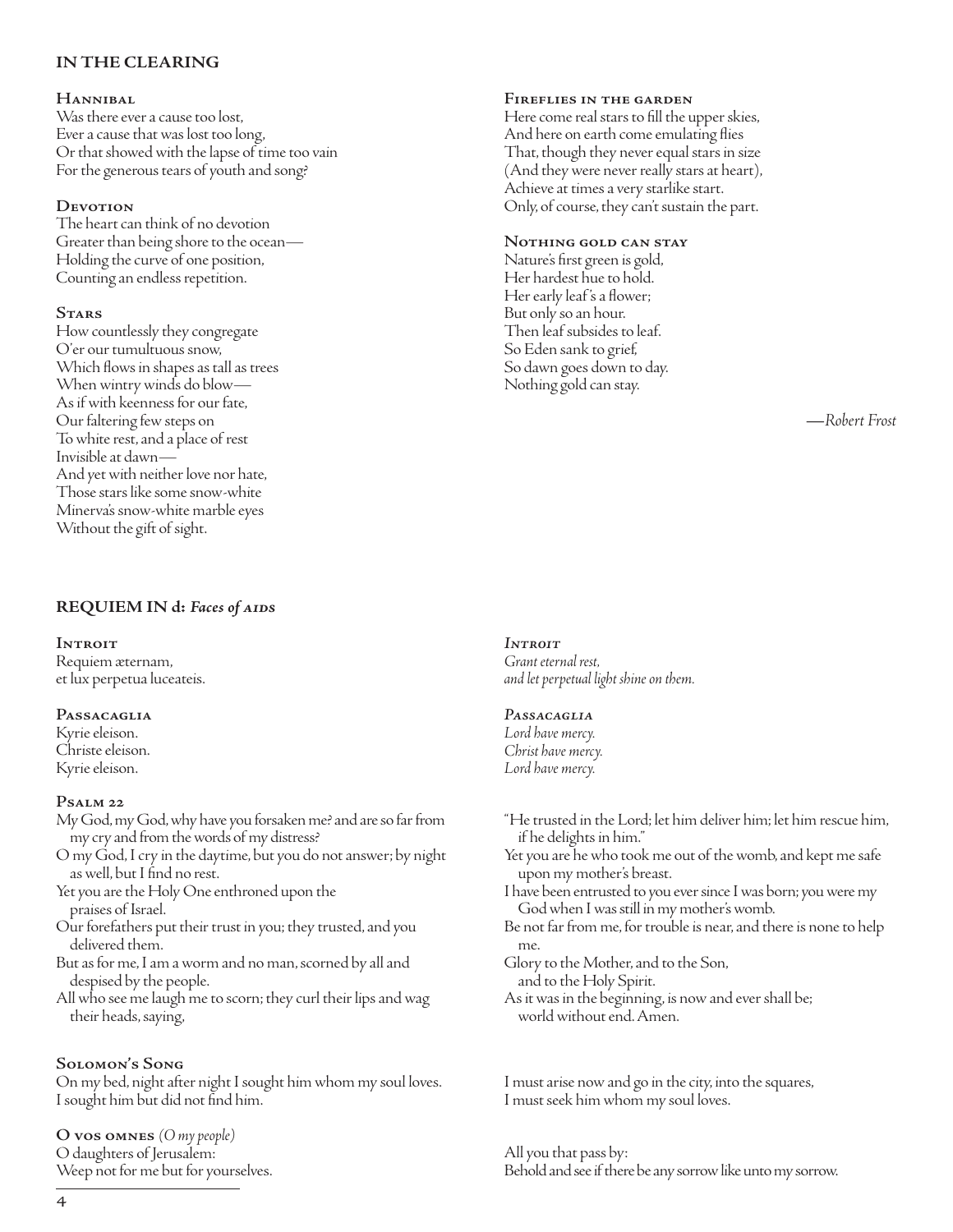**Sanctus** Sanctus, sanctus, sanctus. Dominus deus sabaoth. Pleni sunt cæli et terra gloria tua: Hosanna in excelsis!

#### **BENEDICTUS** Benedictus qui venit in nomine Domine. Hosanna in excelsis!

**Agnus Dei** Agnus Dei, qui tollis peccata mundi; dona eis requiem.

**Pie Jesu** Pie Jesu Domine, dona eis requiem.

#### **Into Paradise**

Into paradise may the angels lead you; At your coming may the martyrs receive you And bring you into the holy city Jerusalem.

## *The Artists*

eclared a "truly prodigious vocal and dramatic talent" by Ovation, soprano **Gale Limansky** has earned an international reputation for her opera and concert performances. She first came to the attention of New York audiences in February of 1984, for her critically acclaimed portrayal of Katerina in Shostakovitch's opera *Lady Macbeth of Mtsensk* at the American Opera Center at Juilliard, when she was chosen by the composer's son for the New York premiere of the rarely performed original version. During that season she also performed Giorgetta in Puccini's *Il Tabarro*.

Considered one of the most diverse artists of her generation, she has performed a variety of works including Beethoven's *Ninth Symphony* with the Springfield Symphony in Missouri and the Vermont Symphony, Dvorak's *Stabat Mater* and Vaughan Williams' *Sea Symphony* with the Harvard Chamber Orchestra, Brahms' *Requiem* and Honnegger's *King David* with the Tulsa Philharmonic, Pergolesi's *Stabat Mater* with a string quartet from the New York Philharmonic. She made her New York Philharmonic debut in 1992 as the Arabian soloist in Grieg's *Peer Gynt*, under the direction of Kurt Masur.



Ms. Limansky is especially known for her performances of the Verdi *Requiem,* which she has performed with Opera de Nice in France, the Vermont Symphony, the Sioux City<br>Symphony, Greenwich Symphony, Choral Society, St. Bart's Concert Series in New York City, Harvard Chamber Orchestra, the Springfield Missouri Symphony and the Berkshire Festival.

Ms. Limansky has been

*Holy Holy, holy, holy. Lord God of Hosts. Heaven and earth are full of your glory. Hosanna in the highest!*

*Blessed Blessed is he who comes in the name of the Lord. Hosanna in the highest!*

*Lamb of God Lamb of God, you take away the sins of the world; grant them rest.*

*Holy Jesus Holy Jesus, Lord, grant them rest.*

soprano soloist with the Alvin Ailey Dance Theater *Revelations*, and with the Graz Festival in Austria, Lake George Opera Company, the Chatauqua Institute Summer Festival and the Berkshire Festival.

Ms. Limansky is featured in an off-screen solo in the Academy Award-winning movie written and directed by Tim Robbins, *Dead Man Walking*, which was released in January of 1996. She can be heard on the original soundtrack CD entitled *The Score— Dead Man Walking*.

Most recently she can be heard on a new Vox CD, *A Tribute to Diana*, released this past October in memorium for the Pricess of Wales. The CD is a recreation of the music from the funeral in London. Ms. Limansky's selection is one for which she is best known: *Libera me* from the Verdi Requiem.

She has also recorded for Deutsche Gramophone, Mark Records, Greenhays Recordings, and CBS/Sony. A winner of four regional and district Metropolitan Opera awards and the Carnegie Mellon Award Competition in Pittsburgh, she was also given a study grant from the A.I.M.S. Institute in Graz, Austria and was awarded a grant from the Wagner Society of New York.

In July, 1997 she returned to the Berkshire Festival to perform Poulenc's *Gloria*, John Rutter's *Magnificat* and selections from Cantaloube's *Songs of the Auvergne* under the baton of John Rutter. In 1998, Ms. Limansky sang her first performances of Bach's *Magnificat*, Stanford's *Magnificat* and Brahms' *Liebeslieder Waltzer*; returned to the St. Bart's Concert Series in April to perform Herbert Howells' *Hymnus Paradisi* with the Orchestra and Chorus in N.Y.C.

In 1999 she sings Poulenc's *Gloria*and Verdi's *Requiem* in return engagements with the Vermont Symphony and the University of Wisconsin Chorus and Orchestra. She also returns to the Greenwich Choral Society and Orchestra to sing the Rutter *Magnificat* and the Faure *Requiem* and will perform several concerts and recitals of new music during the year.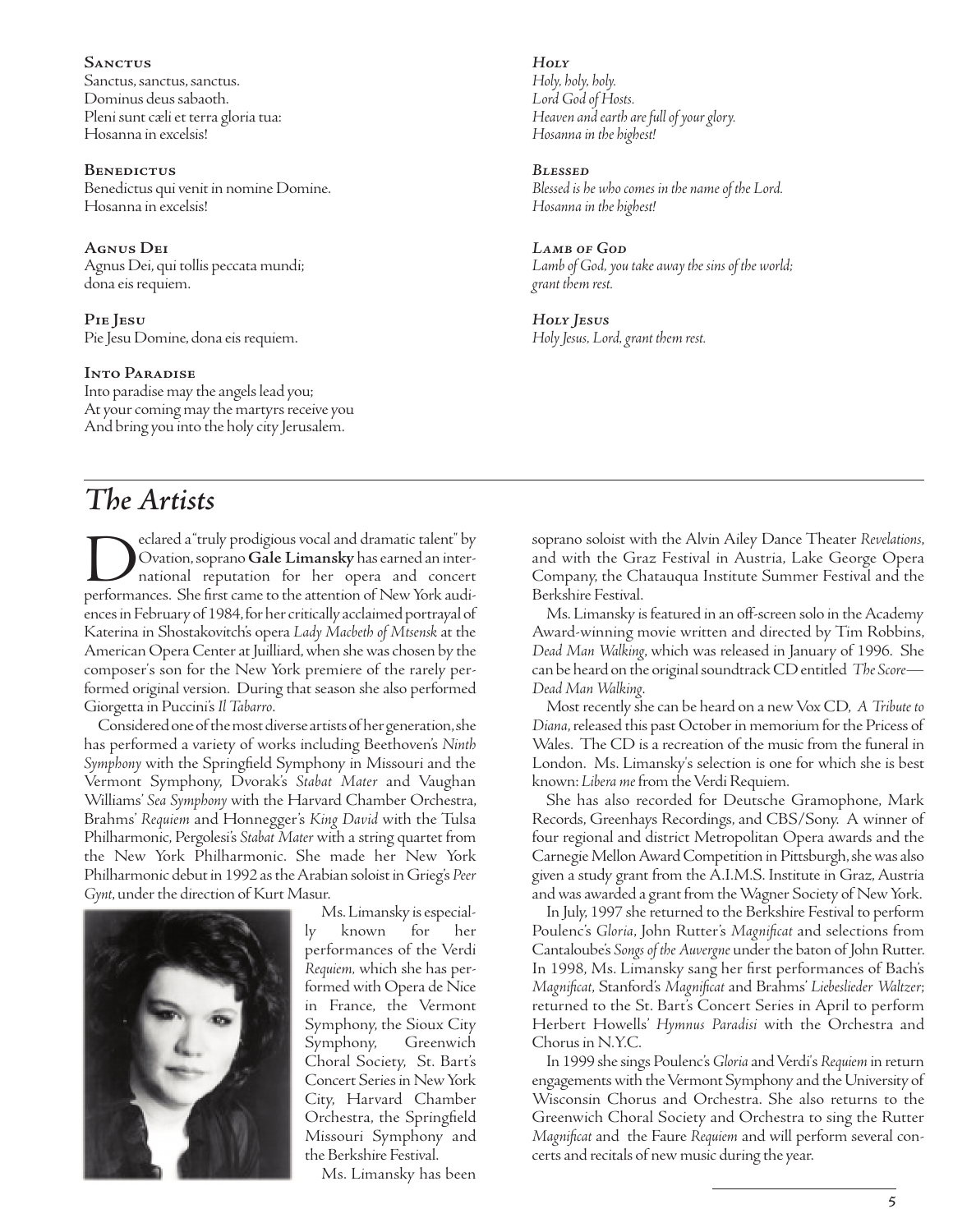Susan Lewis, soprano, has been seen in opera, musical theatre and ora-<br>torio. Roles include: Little Red has been seen in opera, musical theatre and orain *Little Red Riding Hood* and Chang the Child in *The Tiger* with Opera-on-the-Go, a New York-based opera outreach company. She recently performed the role of Ariel in *Oberon* with Opera Nova. Other roles include: Adina in *Elixir of Love*, Johanna in *Sweeny Todd*, Fire in *L'Enfant et les Sortileges* and Peep Bo in *The Mikado*.



A lover of 20th century music, Susan also sang the role of Miffe in Achilles Heel by composer Craig Bohmer at the Herberger Theatre in Phoenix this past November. Most recently, she was the soprano soloist for the *Requiem Before the Times of Peace* by Jeffrey Shanzer with New York Virtuoso Singers. She has also sung with the Phoenix Bach Choir and was soprano soloist for the Brahms' *Requiem* and *Carmina Burana* with the Tempe Symphony Orchestra.

Susan received her Master of Music from Arizona State University in 1998 and studied voice with David Britton. She received her Bachelor of Music from Illinois State University, where she studied voice with Peter Schwartz.



**Phyllis Jo Kubey**, mezzo,<br>has attracted critical atten-<br>spanning a wide range of reperhas attracted critical attention for performances toire and style. Equally at home on the concert stage, Ms. Kubey is a frequent soloist in oratorio, often with period instruments. She has appeared regularly with the Sacred Music in a Sacred Space series and has been a member of the acclaimed early music vocal ensemble, *Pomerium*. Her work in the 20th-century repertoire is extensive, having sung with the

Pittsburgh New Music Ensemble, Continuum, Juilliard Contemporary Ensemble, New York Virtuoso Singers, and New York Concert Singers. She has been singled out for her interpretation of Schoenberg's *Pierrot lunaire* and Walton's *Facade* and has worked with Peter Sellars in the Brooklyn Academy of Music's production of John Adams' *Death of Klingho*ff*er*. Ms. Kubey has recorded for Arabesque, PGM, Delos, Dorian, BMG, Catalyst, Deutsche Grammophon and Buena Vista.

Ms. Kubey holds a Bachelor of Fine Arts degree from Carnegie-Mellon University and a Master of Music degree from The Juilliard School. She is also a Certified Financial Planner, Enrolled Agent, Accredited Tax Advisor and Accredited Tax Preparer with an active practice specializing in the needs of performing artists.

**David Vanderwal**, tenor, is in high demand for his clari-<br>
on lyric vocal qualities. He has been featured in roles<br>
Baroque Orchestra, the Oregon Bach Festival Orchestra, and the on lyric vocal qualities. He has been featured in roles with the Chicago Early Music Ensemble, the Seattle West Coast Chamber Orchestra, as well as many other community orchestras in the Pacific Northwest.

Mr. Vanderwal has recorded under the Allegro, Delos, Pro Musica Gloriæ, and Koch International record labels, and with Western Wind of New York on its own label. He has been a member of the critically acclaimed vocal quartet *Cantabile*.

He made his solo debut with the Oregon Symphony Orchestra to critical acclaim with performances of Leonard Bernstein's *Missa Brevis*. He has also won several awards in national and local vocal competitions. During this last year, Mr. Vanderwal has been busy with performances of Elgar's *Dream of Gerontius* with the Festival Chorale Oregon in Salem, Oregon; Bach's *Weihnachts Oratorium* with Symphonia Concertante in



Portland, Oregon, and Handel's *Messiah* with the Austin Symphony in Austin, Texas. He performed Bach's *St. John Passion* with the Concert Royale and the St. Thomas Church Choir in New York, and he was featured by Mt. Tabor Presbyterian Church's concert series in a concert of Bach cantatas for tenor.

Young American baritone **Jeffrey Morrissey** has been critically acclaimed and reengaged at every turn in his growing career. Current and coming highlights include a triple Atlanta Opera debut in *Don Giovanni, La Traviata* critically acclaimed and reengaged at every turn in his growing career. Current and coming highlights include a *Andrea Chenier*; a Utah Opera debut as Mercutio in *Romeo et Juliette*; a Mozart *Requiem* in Long Beach; a concert with the Augusta Opera; Escamillo in *Carmen*for Chautauqua; Figaro in the *Barber of Seville* with Connecticut Opera, and *Pagliacci* with Opera Mobile.

Recent engagements include the Count in *The Marriage of Figaro* for Connecticut Opera in Hartford; Papageno in *Die Zauberflöte* for Portland Opera, Michigan Opera and Virginia Opera; New York City Opera debuts as Masetto in *Don Giovanni*, Sharpless in *Madama Butterfly* and Helmsburger in *The Visit;* and *Samson et Dalilah* with the Berkshire Festival.

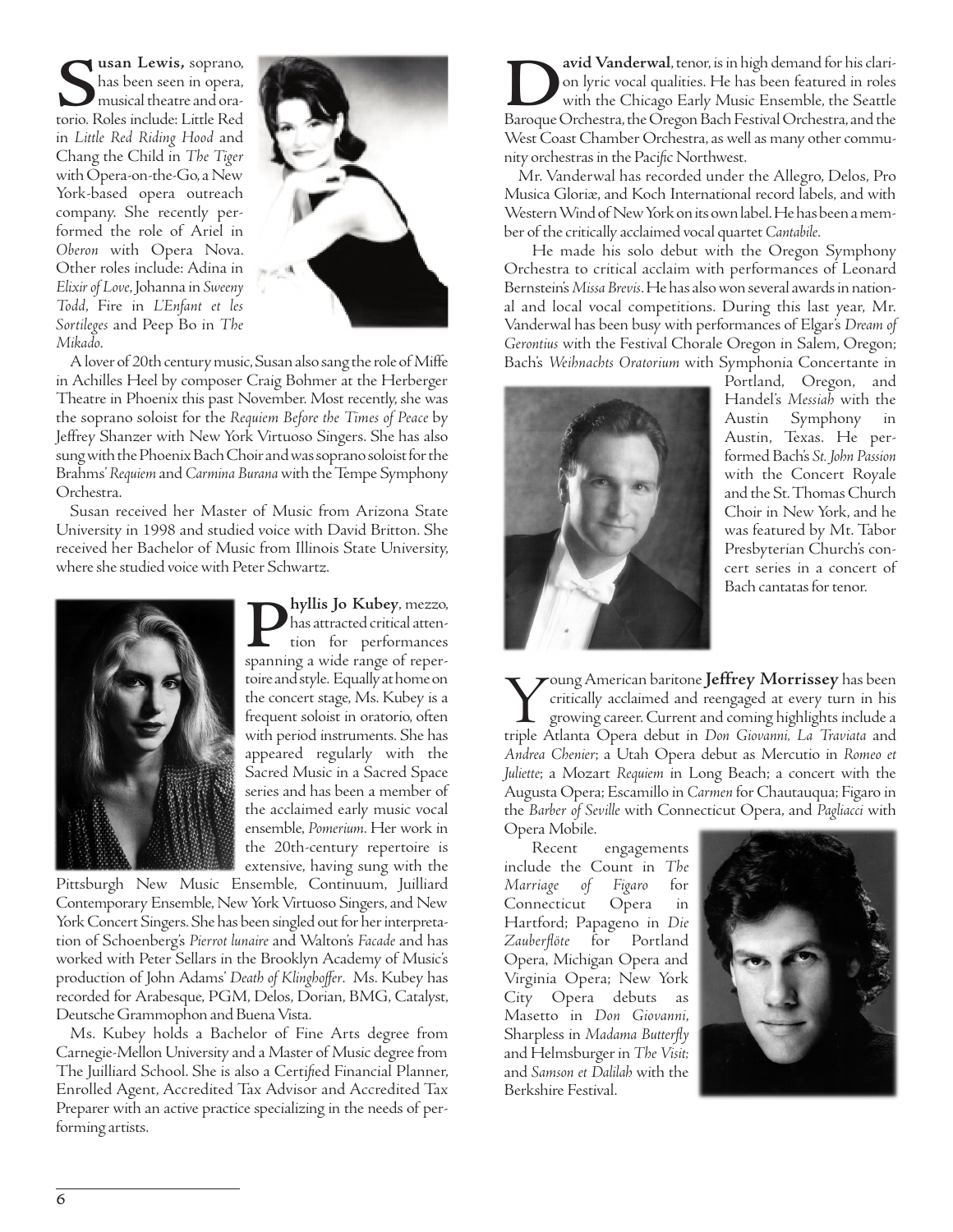

**C**hristopher Erickson<br>
(DAMON) is originally<br>
has recently appeared in the fol-(DAMON) is originally from the West Coast and lowing New York City productions: *Ten Naked Men* at The Actor's Playhouse, *Ticket to Ride* at Henry Street Experimental Theatre, *The Cherry Orchard* at Stella Adler Theater, *Boy's Life* at the Hudson Theatre, *The Agent*at One Dream Theatre and *The Man Who Came to Dinner* at the Nevada Playhouse. His television and film

credits include *Guiding Light*, *Hyperthermia*and *Harrassment.* 

**Rolando Garcia** (DAMON) is currently in the Lincoln

Center Bible Project's ensemble cast of *Genesis*, opening at HERE on May 23. He can also be seen as Antiochus, Cleon, and Lysimachus in Shakespeare's Pericles, a Periscope Productions project opening at the John Houseman Theater in July. Past roles include *The Fast Life* ( John Perez–lead) at Manhattan Class Company, *Two Rooms* Wells–lead) Theater 22, and *Romeo and Juliet* (Paris) at the American Globe Theater. He is a graduate of the



National Shakespeare Conservatory's two-year professional acting program. He dedicates this performance to his fianceé, Megan Stancill.

**Corey Stoll** (DAMON) was born and raised in Manhattan where he attended LaGuardia High School for Performing Arts at Lincoln Center. He then earned a B.A. *summa cum laude* from Oberlin College in Ohio where he Manhattan where he attended LaGuardia High School for Performing Arts at Lincoln Center. He then earned a B.A. *summa cum laude* from Oberlin College in Ohio where he



majored in Interdisciplinary Performance, studying sculpture and photography as well as theatre and dance.

At Oberlin, he created several multi-media performance pieces as well as acting in and directing more traditional plays. In New York, he has been working at the New York Theatre Workshop and is currently preparing for the part of Adam in *Genesis* at HERE. His favorite roles include Caliban in *The Tempest* and Donny in *American Buffalo*.

**J**<br> **J** (SOLOMON) is excited to<br>
be in Requiem in d: Faces<br>
of AIDS. His favorite shows have **oey Landwehr** (SOLOMON) is excited to be in *Requiem in d: Faces*  been *Love! Valour! Compassion!* (Buzz Hauser), *The Glass Menagerie* (The Gentleman Caller), *Jeffrey* (Darius), *The Importance Of Being Earnest* (Algernon Moncrief ), *Do You Have A Piano?* (Original Cast Recording available at A Different Light), and *South Pacific, The Wizard Of Oz,* and *George M!* with Howard Keel,



Phyllis Diller, and Joel Grey respectively. Joey received his MFA in acting from The Ohio State University.

Much love to BW. This performance is dedicated to the memory of Larry Fink—great heart, great soul, great actor, best friend.

**CANDINESTINE)** is thrilled to be part of the premiere of Requiem in d: Faces of AIDS. Originally from Evansville, Indiana, Candice packed her bags at age eighteen and drove to New York to andice Rankin (CHRISTINE) is thrilled to be part of the premiere of *Requiem in d: Faces of AIDS*. Originally from Evansville, Indiana, Candice packed her bags at age eight-

een and drove to New York to pursue an acting career. She began her training at The American Academy of Dramatic Arts and Circle in the Square.

Candice first became involved with AIDS Awareness while performing in a teen-theatre group called the Source. It was there she realized her purpose for acting. Candice would like to skip credits and thank Kevin and David for the opportunity to share in such a project. She would also like to thank her mom and sister for their endless love and support,



her mentor K.T. for her wisdom, and her angels that led the way. This performance is dedicated to the memory of Ricky Ray.



**ictoria Ward** (CHRISTINE) is participating in her second AIDS awareness project in the past year, having been featured as an HIV prevention counselor in a public service video currently distributed by the NYS uted Department of Health. On stage, she has appeared as Abigail Waterford in P.J. Gibson's *Unveilings* and will perform as Angela Davis in *Panther Women* at the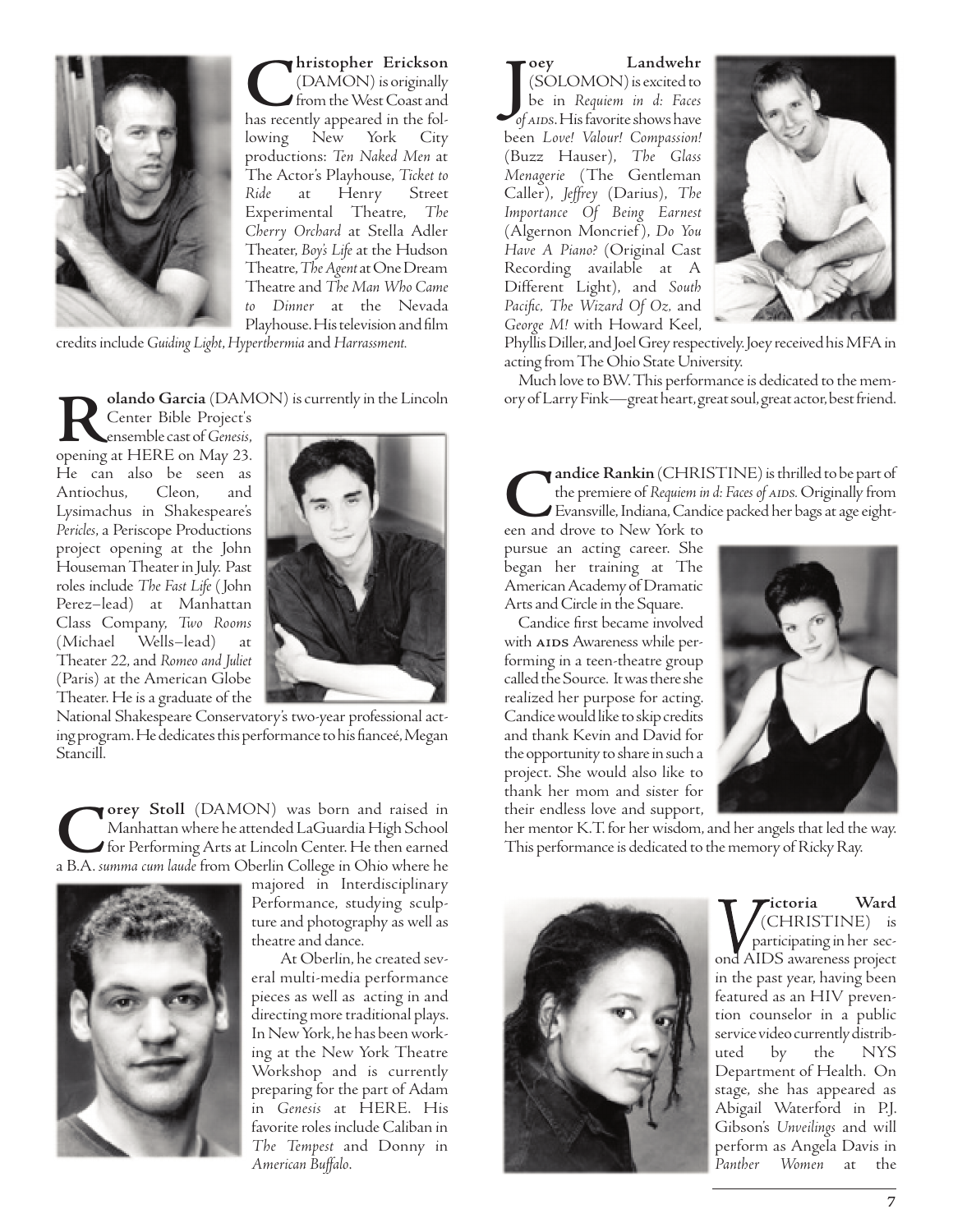Producer's Club in June. She has directed *A Few Good Men*and a critically-acclaimed performance of *To Be Young, Gifted and Black* and has also designed costumes for Glenn Dandridge's production of *A Midsummer Night's Dream* and for the New York Youth Theatre's *Romeo and Juliet*. "Thanks to Messrs. Friddle and Young for this blessed opportunity to address this still horrendous epidemic."



**rthur French** (DAVID) His credits include *Driving Miss Daisy, Fly* and Joe Turner's *Come and Gone*. Upcoming films include *The Out-of-Towners* and *50 Violins.* Arthur has won an Obie Award for sustained excellence of performance, plus Audelco Awards for acting and ensemble performance.

**illiam-Kevin Young** (DIRECTOR) is the artistic director of Tribal Angels where he has directed *Knot*

*Yet Tied*, and *At The End of The Rope* both written by Steven Packard. Other directing credits include: *The Will of George* with Jane Connell, Barnard Hughes and Gordon Connell (Guild Hall), *The Fettered Rose* (Raw Space), *Blues for Mr. Charlie, Prayers for a Go-Go* **Boy** (Carousel Theatre Company), *In With Alma, Previous Condition, Night of the Innocents* (Polaris North), *The Saturday Shoes, A Bend in the Road* (Expanded Arts) and *The Eccentrix*(tour).



Kevin is honored to be a part of this project. For Sebastian.

Composer, conductor, and music administrator, Dr.<br>Kenneth Fuchs has received numerous awards and<br>honors, including the Charles E. Ives Scholarship from<br>the American Academy and Institute of Arts and Letters; grants **Kenneth Fuchs** has received numerous awards and honors, including the Charles E. Ives Scholarship from the American Academy and Institute of Arts and Letters; grants from Meet The Composer, the ASCAP Foundation, the American Bandmasters Association; and residencies at The MacDowell Colony, Yaddo, and the Helene Wurlitzer Foundation of New Mexico.

He has written for orchestra, band, chorus, jazz ensemble, and various chamber ensembles. In addition, he created with playwright Lanford Wilson three chamber musicals, *The Great Nebula in Orion, A Betrothal*, and *Brontosaurus*, which were presented by Circle Repertory Company in New York City. *Face of the Night* (after a Painting by Robert Motherwell), a chamber concerto for oboe and English horn, was commissioned and premiered in January 1990 by Thomas Stacy and the New York Philharmonic.

*Telephone Poles* (Seven Poems by John Updike for Baritone and Chamber Ensemble) was premiered in September 1992 at Festival Miami. *Where Have You Been?* (String Quartet No. 2 After Five Collages by Robert Motherwell), commissioned by the Board of Trustees of the Manhattan School of Music for the American String Quartet on the occasion of their twentieth anniversary, was premiered in May 1994 at Lincoln Center's Alice Tully Hall.



*In the Clearing* (Eight Poems of Robert Frost) was commissioned and premiered in May 1995 by Coro Allegro in Boston, Massachusetts. *Christina's World* (Idyll for Winds, Brass, and Percussion After a Painting by Andrew Wyeth) was premiered in September 1997 at Festival Miami. His newest work, *Whispers of Heavenly Death* (String Quartet No. 3 After Poems by Walt Whitman) was premiered by the American String Quartet in March 1999 at the University of Michigan.

Dr. Fuchs has been deeply committed to arts administration for the past fifteen years. He is currently Director of the School of Music at the University of Oklahoma. His previous positions include Dean of Students and Academics at the Manhattan School of Music in New York City, Assistant Dean of the School of Music at the North Carolina School of the Arts and, prior to that, Assistant to the Associate Dean and Director of Performance Activities at The Juilliard School. Dr. Fuchs received his Bachelor of Music degree in composition from the University of Miami and his Master of Music and Doctor of Musical Arts degrees in composition from The Juilliard School. His teachers include Milton Babbitt, David Del Tredici, David Diamond, Vincent Persichetti, Alfred Reed, and Stanley Wolfe. His music is published by Edward B. Marks Music Company, Theodore Presser Company, and Yelton Rhodes Music.

**Patricia Van Ness**, composer, violinist, and poet, began vio-<br>
lin study at the age of eight and continued as a violin<br>
performance major at Wheaton College Conservatory. She<br>
is Composer-in Residence at First Church in C lin study at the age of eight and continued as a violin performance major at Wheaton College Conservatory. She Massachusetts (Peter Sykes, Music Director) and recently completed a year-long residency with the Boston chorus Coro Allegro (David Hodgkins, Director). She has been an invited lecturer on her music at the Harvard University Department of Music and at Boston University's Core Curriculum Program. Her 1998 residency with Coro Allegro culminated with the premiere of an extended work, The Voice of the Tenth Muse, performed in Boston, Amherst and Cambridge in November 1998.

Ms. Van Ness's music, which is influenced by medieval and Renaissance musical devices, has been commissioned and performed by numerous organizations, including the Heidelberg New Music Festival Ensemble, Chanticleer, Boston Ballet, and Ensemble Project Ars Nova. International performances of her work for the 1998-99 season include ensemble Tapestry's concert at the Musica Sacra Festival in Maastricht, Holland, in September of 1998, performances in Italy in March 1999 at The Vatican and S. Ignazio's Church in Rome, and at the Basilica of St. Francis in Assisi. Her ballet and modern dance works have been presented by Boston Ballet,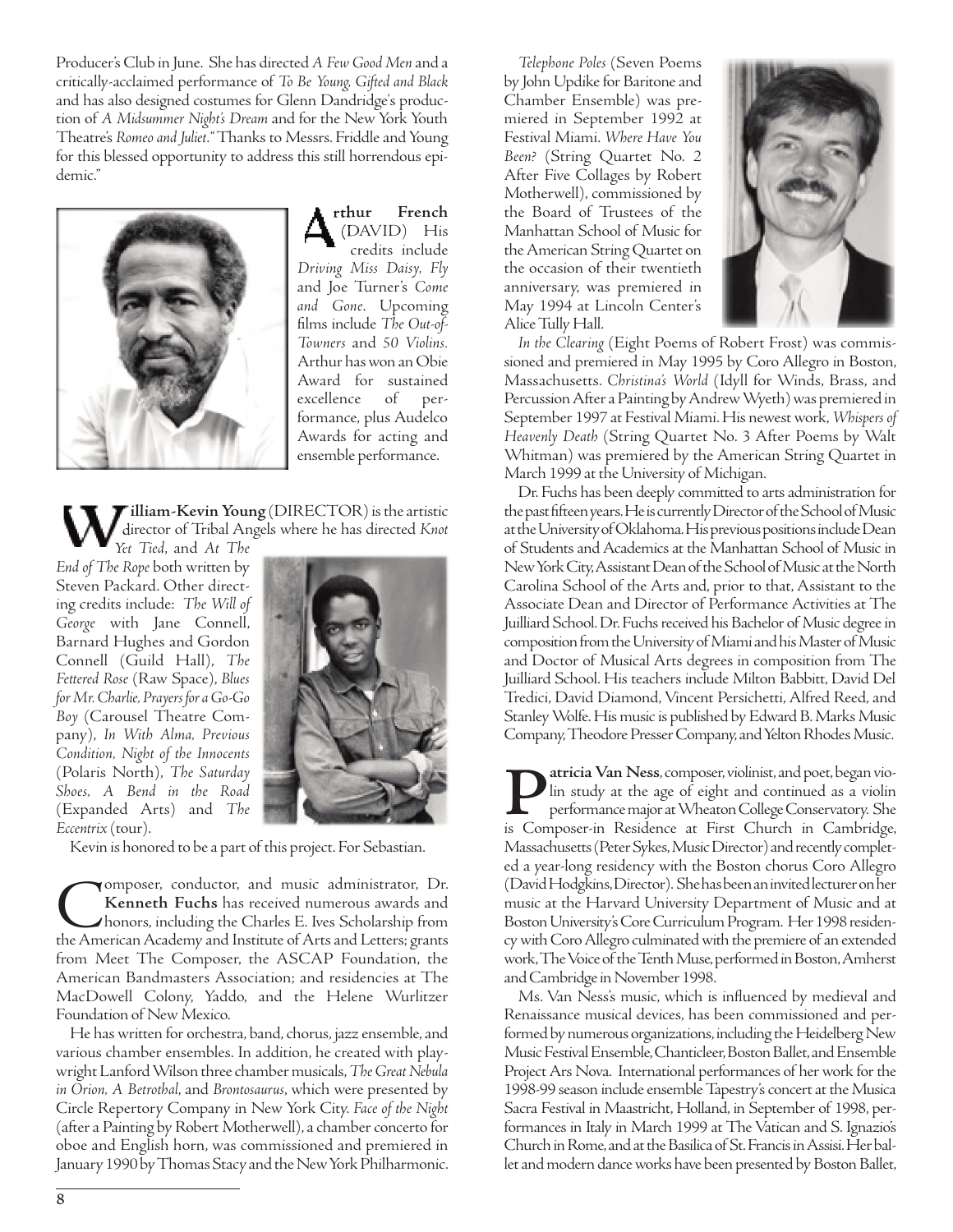

Julie Ince Thompson, Beth Soll and Company, and the Eugene Ballet (Toni Pimble, Director) in Paris, London, Lisbon, Russia, and Hong Kong, and in U.S. cities and festivals, including the Spoleto Festival and Jacob's Pillow Dance Festival.

Ms. Van Ness has received special recognition and prizes, including First Prize for the His Majestie's Clerkes Choral Competition in 1997, the Barlow International Competition for Choral Music (1993) and the

Oxford University Barbara Johnston International Prize for Composers (1994), as well as numerous grants from the Massachusetts Cultural Council, ASCAP, Meet The Composer, and the New England Biolabs Foundation. She is a member of the International Alliance of Women in Music and American Music Center. Recordings of her music may be found on Telarc International.

By the age of four, **David Friddle** knew that music was his destiny. Armed with a portable electric chord organ, David prowled the Sans Souci community in Greenville, South Carolina, giving concerts for passersby. y the age of four, **David Friddle** knew that music was his destiny. Armed with a portable electric chord organ, David prowled the Sans Souci community in Greenville, South Carolina, giving concerts for passersby.

This same self-starting determination enabled David to pursue his career goal, following a meandering path that began in his hometown of Greenville and led ultimately to New York City and The Juilliard School.

Along the way, David studied in Charleston, South Carolina, earned a B. Mus. cum laude from Baylor University and worked for two years as a church musician, boy choir director, pool manager and graduate teaching assistant in Fort Worth, Texas.

He earned his Master of Music from The Juilliard School in 1985, supported by the generosity of several businessmen in North and South Carolina. He went on to win the prestigious Valentine Memorial Scholarship—the first organist to do so—in order to complete his Doctor of Musical Arts from Juilliard in 1988.

During the past seven years, Dr. Dave (as he is known by some) founded two gay men's choirs, one of them in Greenville, South Carolina, to help celebrate the city's first gay pride march in 1997. Most recently, David founded Cantaría in Asheville, North

Carolina—once again to take part in the state's gay pride festivities.

He also lived in Florence for several months, concentrating on learning Italian, absorbing the vast collections of Renaissance art and mastering Tuscan cuisine. (By the way, he has the world's finest recipe for tiramisù.)

David's choral and organ compositions are published by MorningStar Music of St. Louis and Yelton Rhodes Music of Los Angeles.



**Pediatric Working Group** (of the People with AIDS<br>Health Group) consists of the Positive Kids Network (an<br>on-line health education, peer support and information<br>source) and information/support groups for parents and their Health Group) consists of the Positive Kids Network (an on-line health education, peer support and information HIV+ children. The Pediatric Working Group focuses on treatment education and access by providing the following services:

- **•** *Easy-to-read-and-use fact sheets specifically related to children's medical needs;*
- **•** *A parent study group that meets on the 2nd and 4th Fridays of each month;*
- **•** *Tools and materials used to advocate for improved treatment access for children.*

This program examines and documents health concerns that are particular to children living with the virus. The Pediatric Working Group are parents and caretakers who would do anything to keep their children, and your children, well and happy.

The **Central City Chorus** is a nonsectarian amateur choral society distinguished by its small size and its dedication to performing a wide range of choral repertoire.<br>Founded in 1981 with the support of Central Presbyteria choral society distinguished by its small size and its dedication to performing a wide range of choral repertoire. Church, the chorus has a history of varied and adventurous programming, often performing works that are rarely sung by New York's larger choruses. The 1997–98 season began with a soldout performance in December of Vaughan Williams' *Fantasia on Christmas Carols*and *Hodie*and Poulenc's *Quatre motets pour le temps de Noël*. The season continued with Haydn's *Missa brevis Sancti Joannis de Deo ("Kleine Orgelmesse")* and *Stabat Mater* in March; it concluded in June with Stravinsky's *Mass*, Arvo Pärt's *Miserere*and the world premiere of David Clark Isele's *Come, Holy Spirit*. The 1998–99 season began December 6 with a concert featuring three sacred pieces of Heinrich Schütz: *Jubilate Deo, Das Vaterunser* and *Ave Maria*; *Lauda per la Natività del Signore* by Ottorino Respighi; and *A Consort of Choral Christmas Carols* by P.D.Q. Bach. The afternoon concert concluded with outdoor caroling with brass and the lighting of the Park Avenue Christmas trees. The season continued with an all-Liszt concert on March 30, 1999. CCC performed both the obscure *Via crucis (Way of the Cross)*, with contemporary meditations by poet/theologian Henri Nouwen, and the "Stabat Mater" from Liszt's magnum opus *Christus*.

Highlights of recent seasons include performances of Bach's complete *Christmas Oratorio*; *Ein deutsches Requiem*of Brahms in the composer's arrangement for piano duet; and Hindemith's *Frau Musica*; Fauré's *Requiem*; Handel's psalm *Laudate pueri*; Haydn's *Seven Last Words of Our Savior on the Cross*; Alessandro Scarlatti's *St. Cecilia Mass*; Messiaen's *Trois petites liturgies*; Britten's *St. Nicolas*, *Hymn to Saint Cecilia*and the New York premiere of *The Company of Heaven*; Chris DeBlasio's *The Best Beloved,* and Copland's *In the Beginning*. The chorus presented a series of Purcell operas in concert versions, beginning with *Dido and Aeneas* in 1987 and continuing with *The Fairy Queen*, *King Arthur* and *Dioclesian*, and also performed the composer's *Te Deum* and *Jubilate Deo in D* and *Ode for St. Cecilia's Day 1692, "Hail! bright Cecilia*."

**Central Presbyterian Church** is an active and committed congregation of the Presbyterian Church (USA). It is a both here at 64th and Park and throughout the city. In addition to its congregation of the Presbyterian Church (USA). It is a Christian community of people busy with their ministries, historically recognized ministry of music, Central Church is active in ministry to underprivileged children, older adults and people with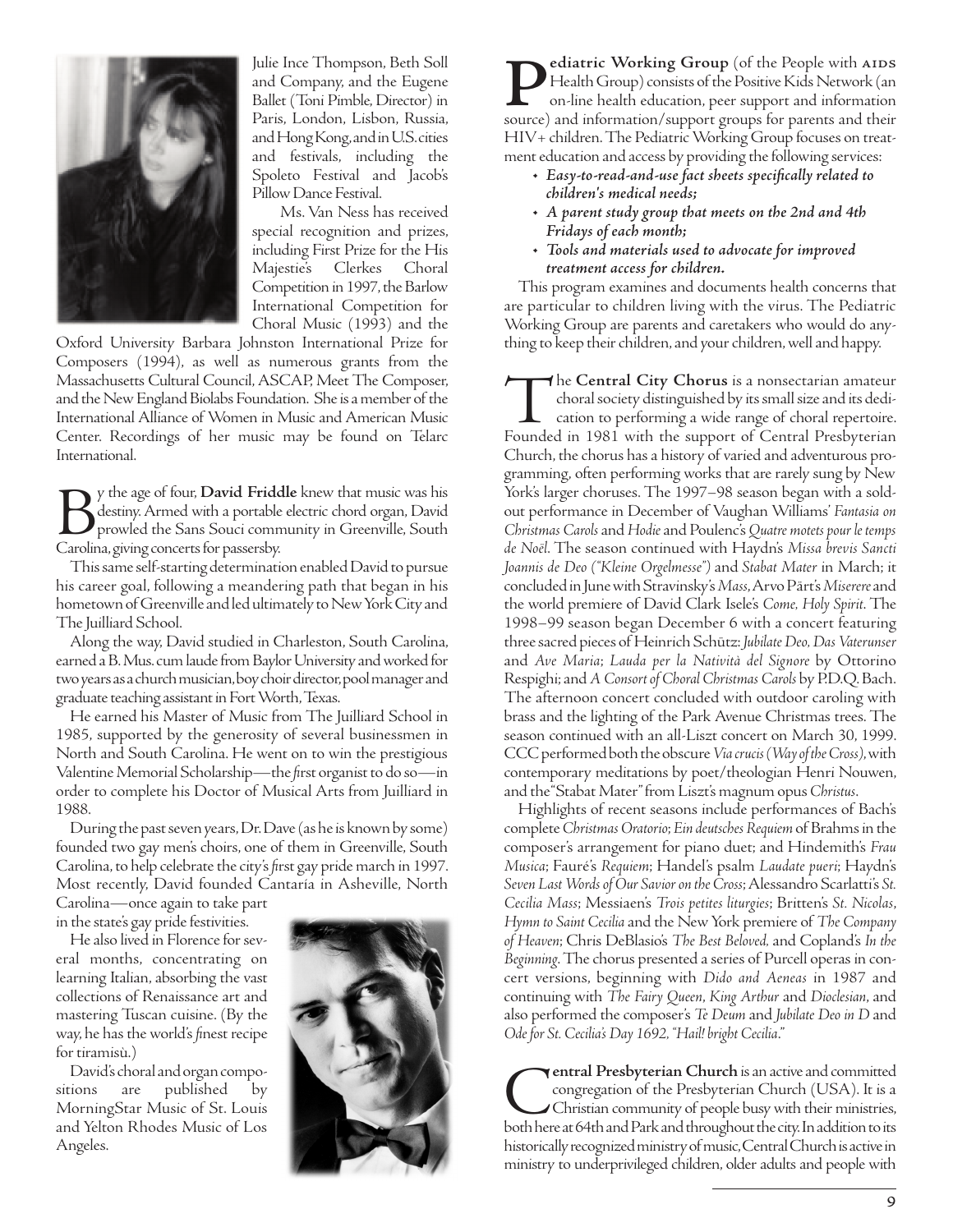hiv/aids, and in mission outreach to many social and church agencies in the city, and it sponsors numerous community activities within its walls. Founded in 1821, Central Church celebrated its 175th anniversary in 1996. The beautiful Gothic sanctuary, along with the adjoining church house, was completed in 1922; the 84 rank Möller organ was installed in 1950. The congregation of Central Presbyterian Church extends to you a cordial invitation to worship with us on Sundays at 11:00 am and on Wednesdays for Evening Prayer at 6:00 pm.

We wish to express our gratitude to the Performers' Unions— ACTORS EQUITY ASSOCIATION, AMERICAN FEDERATION OF TELEVISION & RADIO ARTISTS, AMERICAN GUILD OF MUSICAL ARTISTS, AMER-ICAN GUILD OF VARIETY ARTISTS AND SCREEN ACTORS GUILD—through Theatre Authority, Inc. for their cooperation in permitting the artists to appear on this program.

## the central city chorus

#### *Sopranos*

Clarina Bezzola Catherine Carter Trish Eckert Susan Lewis Nancy Poor Sharon Proctor Marjorie Ramirez Nancy Rogers Pat Schrader Charlotte Sheane Laura Smid Amy Soloway

*Altos* Cathy Aks Sally Anderson Katherine Cohn Jill Hamilton Sally Porter Jenks Karen Krueger Phyllis Jo Kubey Lois Morgan Michelle Oblander Nicole Possin Susan LeVant Roskin Wendy Zuckerman

#### *Tenors* Shawn Bartels Kenneth Eckert Lance Langston Ji Lee Jonathan Oblander Kim Parker Lawrence Rush David Vanderwal

#### *Basses*

Michael Boonstra Jim Dittmer Jason Hendrix Matt Hoptman Tristan Marciano Jeffrey Morrissey Alex Quinn Charles Sprawls Noel Werrett

### **CCC Board of Directors**

Katherine Cohn Leonard De Cicco Jim Dittmer Kenneth Eckert

Trish Eckert Thomas Hughart, STD Katherine Larson Nancy Poor

Nancy Rogers Susan LeVant Roskin Alex Quinn Wendy Zuckerman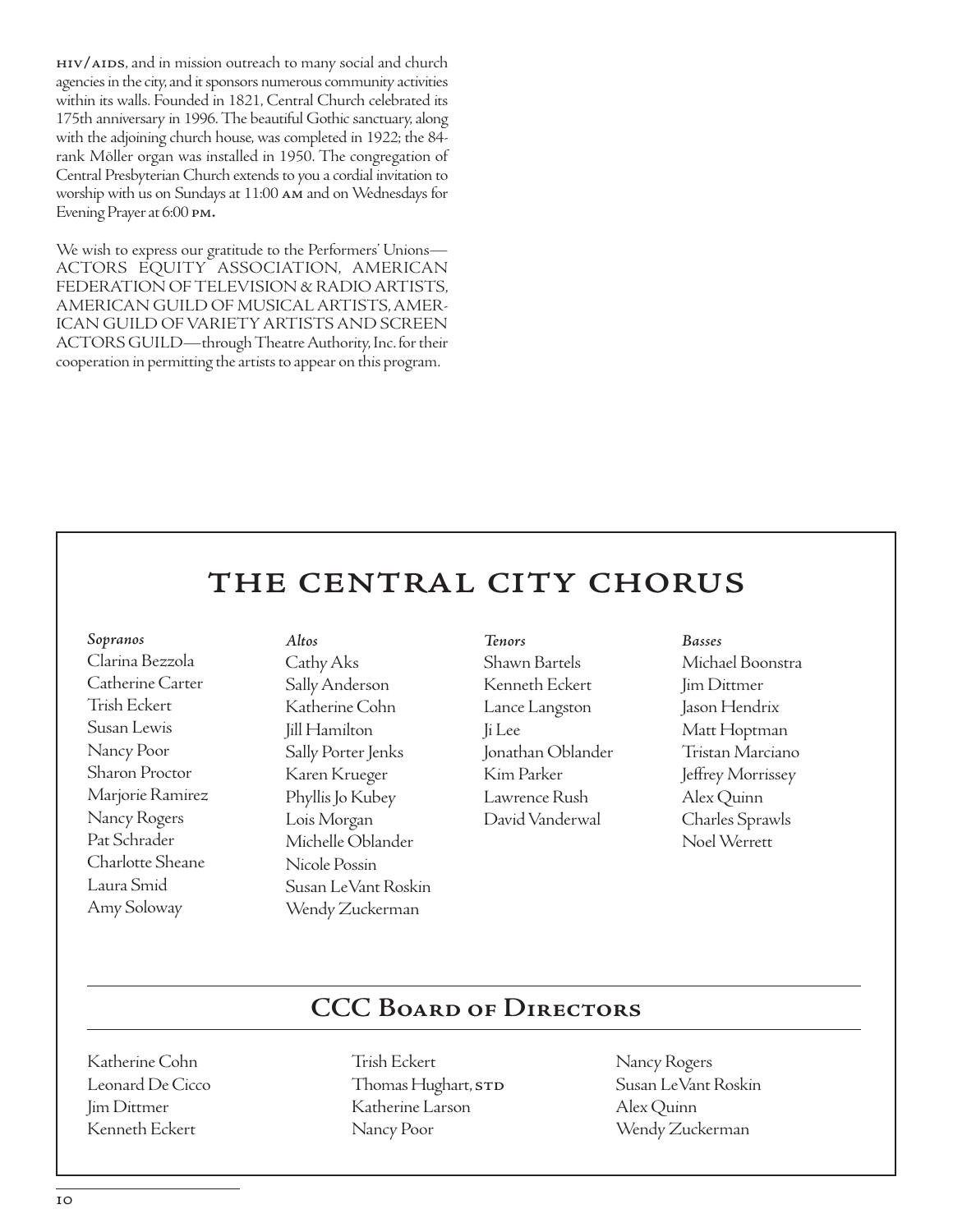## CHARLES WINSLOW PILLING

march 3, 1958–august 12, 1998

## The Charles W. Pilling Memorial Fund of the Central City Chorus

Anonymous (1) Sally Anderson Helene F. Blue Leonard DeCicco Carlisle Dickson Geoffrey Flick Lois K. Giblin Jill Hamilton Thomas Hughart,  $\operatorname{srb}$ 

- Sally Porter Jenks Kaylor Management Ruth Klipstein JeffKoons Sung Hee & Joong Ki Kwon Liége Motta Magdalen Ohles Arlene Paskalian John & Anne Pilling
- Jane & Alan Pilling Luke & Kris Pilling Nancy Poor Marjorie Ramirez Amy Soloway Debra Winkleman Julie Johnson Zeller

## The Charles W. Pilling Memorial Fund for Organ Restoration of the Central Presbyterian Church

- Charles Baskett Mimi L. Bergman Adrienne & Warren Davis Geri & Carlisle Dickson Jim Dittmer Cheryl Haimann Brent Heath M.A. Saylor Heidmann
- Thomas Hughart,  $\mathop{\bf s}\nolimits$ r $\mathop{\bf p}\nolimits$ Sally Porter Jenks Betty Johnson Kaylor Management JeffKoons Bonnie Meyo Magdalen Ohles Daphne Platt-Kastner
- James Pullman Nancy Poor Austra Root Timothy Sanders Susan Ulseth Lee A. Walter Diane Drewery Wilks & Don Wilks

*Contributions in memory of Chuck may be made either to the Central City Chorus or to Central Presbyterian Church, both at 593 Park Avenue, New York, NY 10021.*